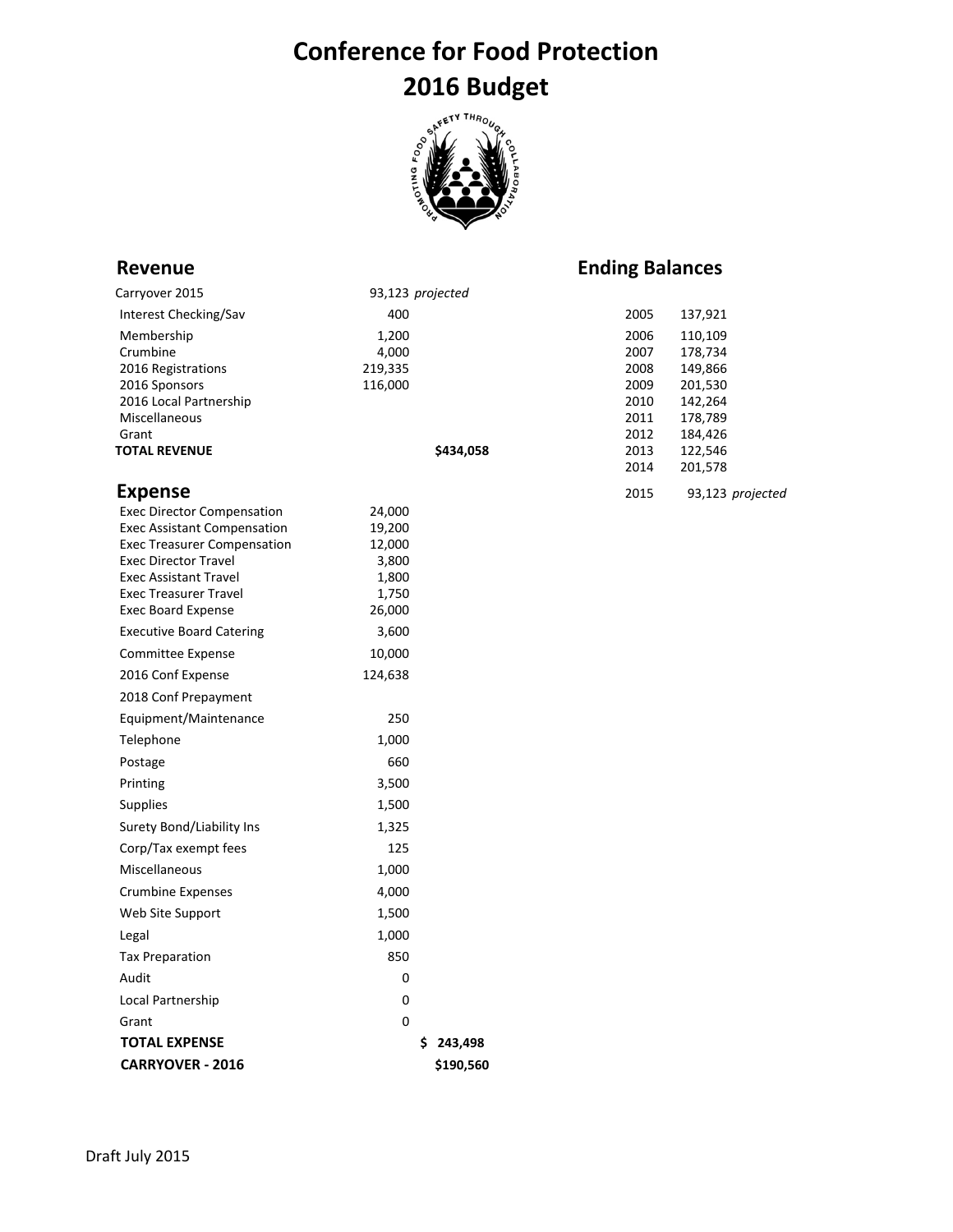# **Conference for Food Protection Budget 2016 2017**



| Revenue                            |                   |               |           | <b>Ending Balances</b> |         |
|------------------------------------|-------------------|---------------|-----------|------------------------|---------|
| Carryover 2015                     | 93,123 projection |               |           |                        |         |
| Interest Checking/Sav              | 750               |               |           | 2005                   | 137,921 |
| Membership                         | 6,977             |               |           | 2006                   | 110,109 |
| Crumbine                           | 8,000             |               |           | 2007                   | 178,734 |
| 2016 Registrations                 | 241,560           |               |           | 2008                   | 149,866 |
| 2016 Sponsors                      | 116,000           |               |           | 2009                   | 201,530 |
| 2016 Local Partnership             | 20,000            |               |           | 2010                   | 142,264 |
| Miscellaneous                      |                   |               |           | 2011                   | 178,789 |
| Grant                              | 0                 |               |           | 2012                   | 184,426 |
| <b>TOTAL REVENUE</b>               |                   | \$486,410     |           | 2013                   | 122,546 |
|                                    |                   |               |           | 2014                   | 201,578 |
| <b>Expense</b>                     |                   |               |           | 2015                   | 93,123  |
| <b>Exec Director Compensation</b>  | 48,000            |               |           | 2016                   |         |
| <b>Exec Assistant Compensation</b> | 38,400            |               |           | 2017                   |         |
| <b>Exec Treasurer Compensation</b> | 24,000            |               |           |                        |         |
| <b>Exec Director Travel</b>        | 7,600             |               |           |                        |         |
| <b>Exec Assistant Travel</b>       | 3,600             |               |           |                        |         |
| <b>Exec Treasurer Travel</b>       | 3,500             |               |           |                        |         |
| <b>Exec Board Expense</b>          | 41,600            |               |           |                        |         |
| <b>Executive Board Catering</b>    | 5,760             |               |           |                        |         |
| <b>Committee Expense</b>           | 20,000            |               |           |                        |         |
| 2016 Conf Expense                  | 144,638           |               |           |                        |         |
| 2018 Conf Prepayment               | 0                 |               |           |                        |         |
| Equipment/Maintenance              | 500               |               |           |                        |         |
| Telephone/Communications           | 4,600             |               |           |                        |         |
| Postage                            | 700               |               |           |                        |         |
| Printing                           | 2,000             |               |           |                        |         |
| <b>Supplies</b>                    | 3,000             |               |           |                        |         |
| Surety Bond/Liability Ins          | 3,600             |               |           |                        |         |
| <b>Banking Svc Chg</b>             | 500               |               |           |                        |         |
| Corp/Tax exempt fees               | 250               |               |           |                        |         |
| Miscellaneous                      | 2,000             |               |           |                        |         |
| Web Site Support                   | 3,000             |               |           |                        |         |
| Legal                              | 720               |               |           |                        |         |
| <b>Tax Preparation</b>             | 1,600             |               |           |                        |         |
| Audit                              | 7,000             |               |           |                        |         |
| <b>Crumbine Expenses</b>           | 8,000             |               |           |                        |         |
| Grant                              | 0                 |               |           |                        |         |
| <b>TOTAL EXPENSE</b>               |                   | \$<br>374,568 |           |                        |         |
| <b>CARRYOVER - 2017</b>            |                   |               | \$111,842 |                        |         |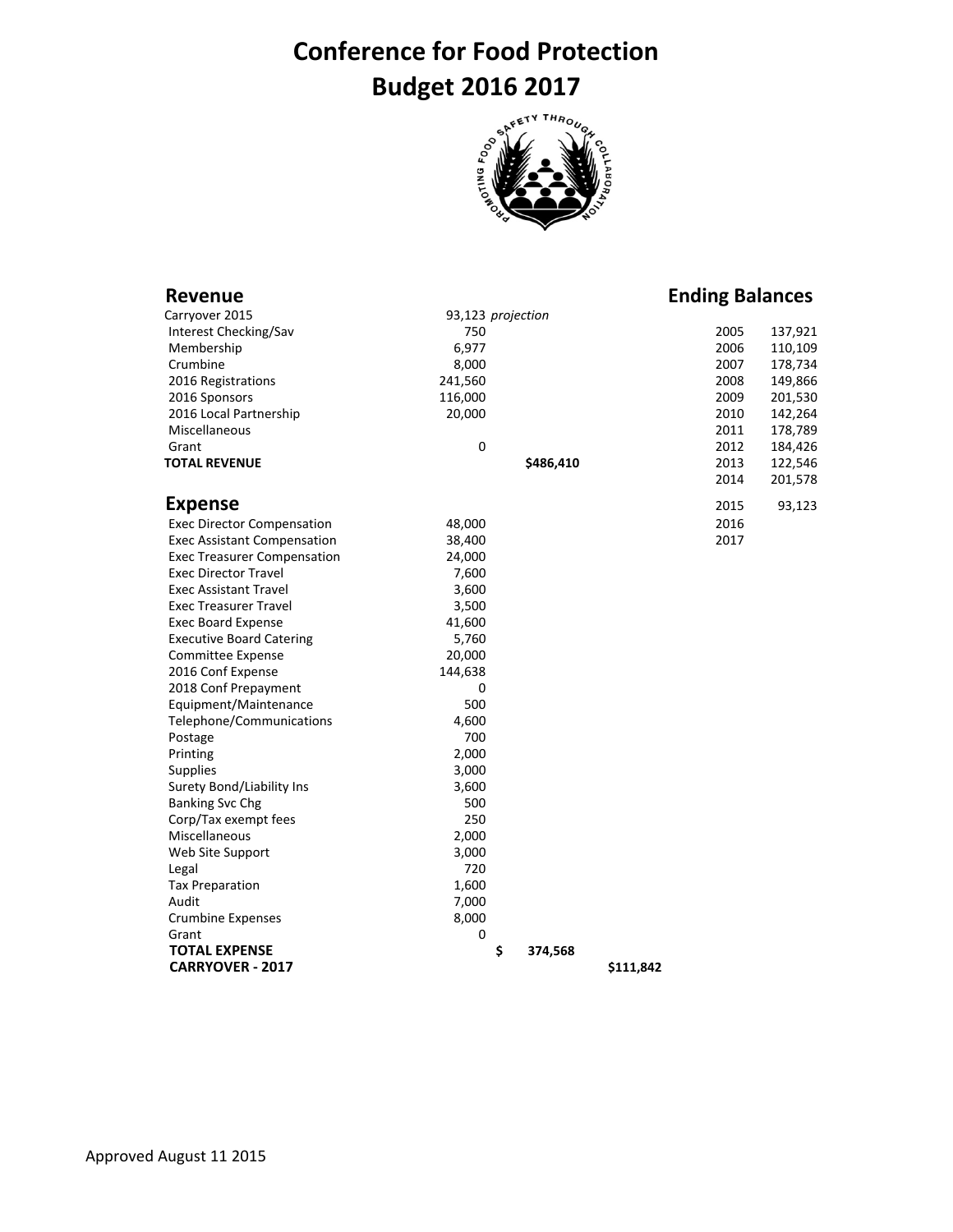## **Conference for Food Protection Budget 2016 2017**

*projected*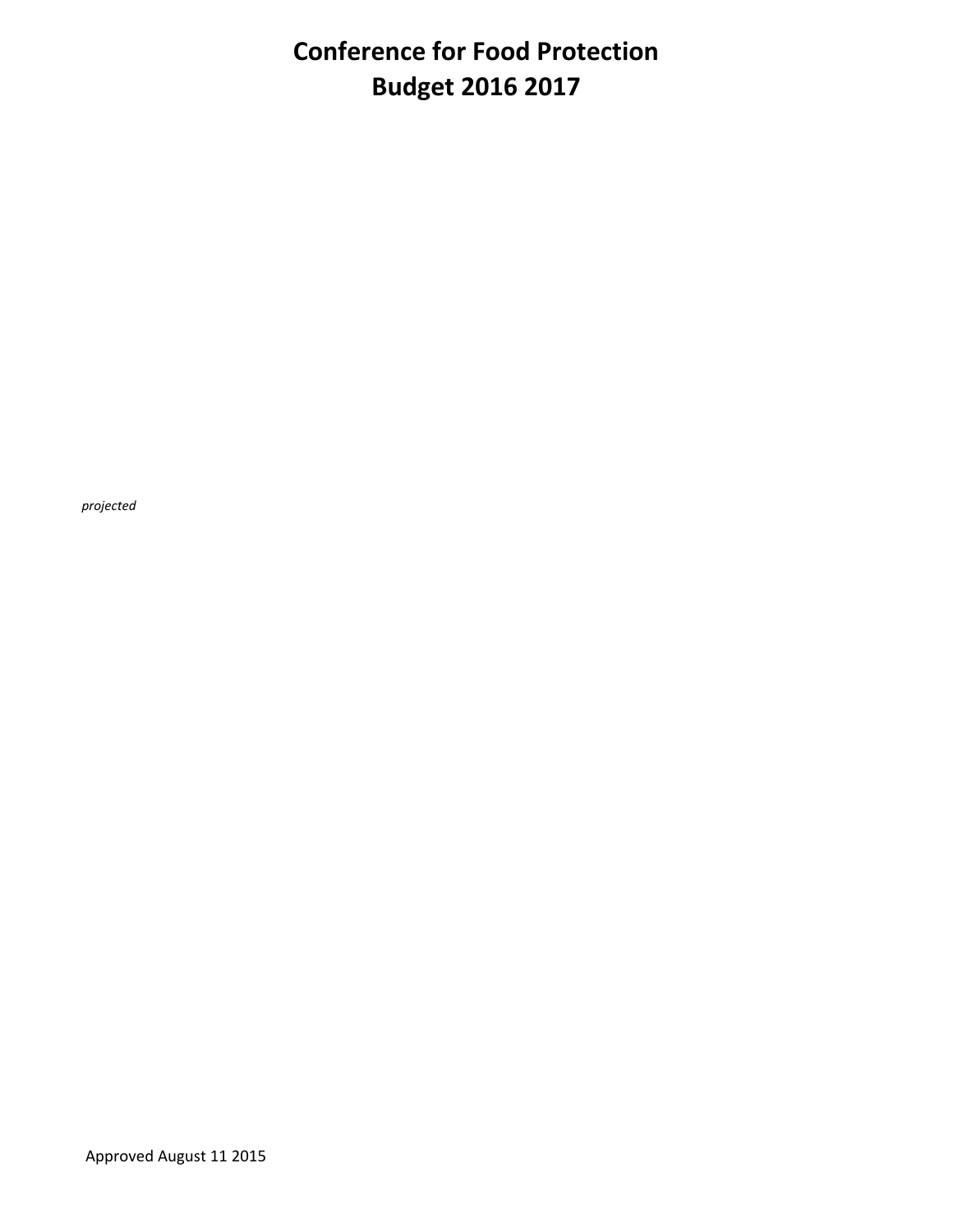| <b>Revenues</b>              |    | <b>Budgeted</b> | <b>Received</b>     |       |       |                                |                                |       |
|------------------------------|----|-----------------|---------------------|-------|-------|--------------------------------|--------------------------------|-------|
|                              |    |                 | Qtr 1               | Qtr 2 | Qtr 3 | Qtr 4                          | Qtr 5                          | Qtr 6 |
|                              |    |                 |                     |       |       |                                |                                |       |
| Interest Checking/Sav        | \$ | 750             |                     |       |       |                                |                                |       |
| Membership                   | \$ | 6,977           |                     |       |       |                                |                                |       |
| 2016 Conference Revenue      | \$ | 210,335         |                     |       |       |                                |                                |       |
| 2016 Sponsors                | \$ | 116,000         |                     |       |       |                                |                                |       |
| 2016 Local Partnership       | \$ | 7,000           |                     |       |       |                                |                                |       |
| Miscellaneous                |    |                 |                     |       |       |                                |                                |       |
| Crumbine                     | \$ | 8,000           |                     |       |       |                                |                                |       |
| Grant                        |    |                 |                     |       |       |                                |                                |       |
|                              |    |                 |                     |       |       |                                |                                |       |
| Total                        | \$ | 349,062         | $\ddot{\bm{\zeta}}$ | \$    | \$    | \$<br>$\overline{\phantom{a}}$ | \$<br>$\overline{\phantom{a}}$ | \$    |
|                              | \$ | 349,062         |                     |       |       |                                |                                |       |
|                              |    |                 |                     |       |       |                                |                                |       |
| <b>Disbursements</b>         |    | <b>Budgeted</b> | <b>Disbursed</b>    |       |       |                                |                                |       |
|                              |    |                 | Qtr 1               | Qtr 2 | Qtr 3 | Qtr 4                          | Qtr 5                          | Qtr 6 |
| <b>Exec Director Comp</b>    | \$ | 48,000          |                     |       |       |                                |                                |       |
| <b>Exec Assistant Comp</b>   | \$ | 38,400          |                     |       |       |                                |                                |       |
| <b>Exec Treasurer Comp</b>   | \$ | 24,000          |                     |       |       |                                |                                |       |
| <b>Exec Director Travel</b>  | \$ | 7,600           |                     |       |       |                                |                                |       |
| <b>Exec Assistant Travel</b> | \$ | 3,600           |                     |       |       |                                |                                |       |
| <b>Exec Treasurer Travel</b> | \$ | 3,500           |                     |       |       |                                |                                |       |
| <b>Exec Board Expense</b>    |    | 52,000          |                     |       |       |                                |                                |       |
| <b>Exec Board Catering</b>   |    | 7,200           |                     |       |       |                                |                                |       |
| Committee Expense            |    | 20,000          |                     |       |       |                                |                                |       |
| 2016 Conf Expense            |    | 124,638         |                     |       |       |                                |                                |       |
| 2018 Conf Prepayment         |    |                 |                     |       |       |                                |                                |       |
| Equipment/Maintenance        | \$ | 500             |                     |       |       |                                |                                |       |
| Telephone/communications     | Ś  | 4,600           |                     |       |       |                                |                                |       |
| Postage                      |    | 700             |                     |       |       |                                |                                |       |
| Printing                     |    | 2,000           |                     |       |       |                                |                                |       |
| Supplies                     | Ś  | 3,000           |                     |       |       |                                |                                |       |
| Surety Bond/Liability Ins    |    | 3,600           |                     |       |       |                                |                                |       |
| Banking/Svc cg.              |    | 500             |                     |       |       |                                |                                |       |
| <b>Corporation Renewal</b>   |    | 250             |                     |       |       |                                |                                |       |
| Miscellaneous                |    | 2,000           |                     |       |       |                                |                                |       |
| Web Site Development         |    | 3,000           |                     |       |       |                                |                                |       |
| Legal                        |    | 720             |                     |       |       |                                |                                |       |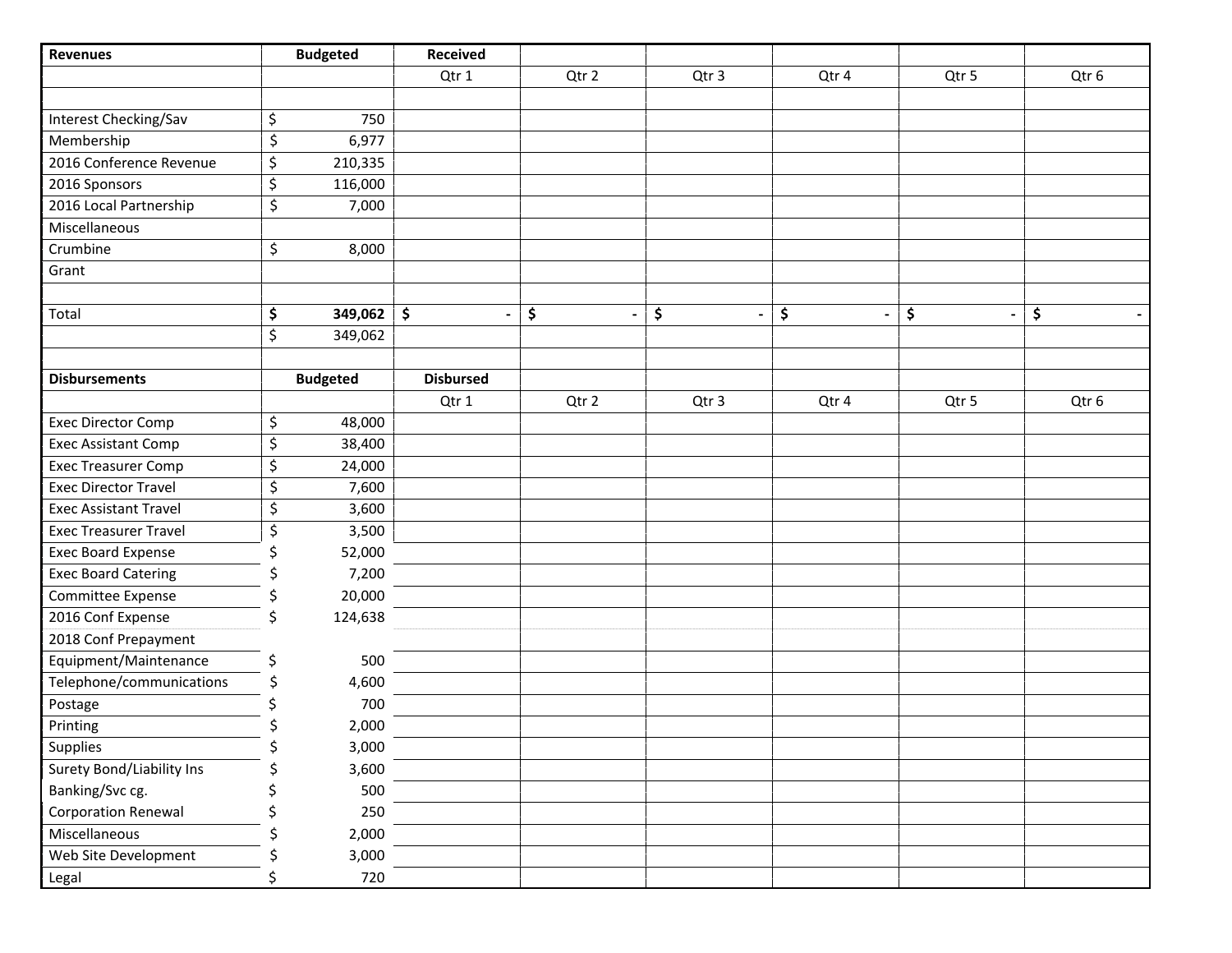| Tax Preparation          | 1,600   |    |  |  |  |
|--------------------------|---------|----|--|--|--|
| Audit                    | 7,000   |    |  |  |  |
| <b>Crumbine Expenses</b> | 8.000   |    |  |  |  |
| Grant                    |         |    |  |  |  |
| Total                    | 366,408 | S0 |  |  |  |
|                          | 366,408 |    |  |  |  |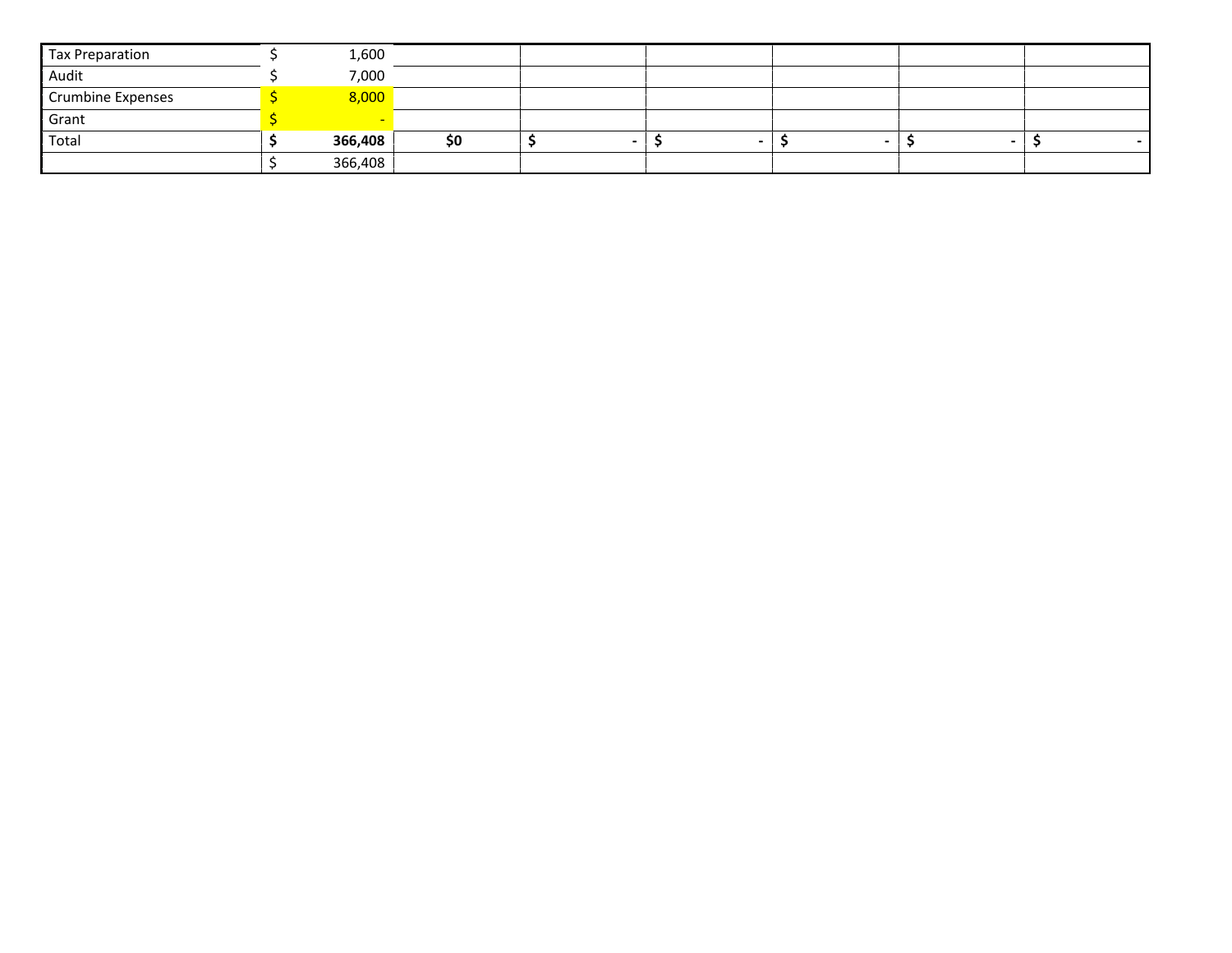|       |              | Cum         |                                 | <b>Balance</b> |
|-------|--------------|-------------|---------------------------------|----------------|
| Qtr 7 | Qtr 8        |             |                                 |                |
|       |              |             |                                 |                |
|       |              | 0           | \$                              | 750            |
|       |              | $\mathbf 0$ | $\overline{\xi}$                | 6,977          |
|       |              | 0           | \$                              | 210,335        |
|       |              | $\mathbf 0$ | \$                              | 116,000        |
|       |              | 0           | $\overline{\xi}$                | 7,000          |
|       |              | 0           |                                 |                |
|       |              | $\pmb{0}$   | \$                              | 8,000          |
|       |              | 0           | $\overline{\xi}$                |                |
|       |              |             | $\overline{\xi}$                |                |
| \$    | \$<br>٠<br>٠ | 0           | \$                              | 349,062        |
|       |              |             |                                 |                |
|       |              |             |                                 |                |
|       |              | Cum         |                                 | <b>Balance</b> |
| Qtr 7 | Qtr 8        |             |                                 |                |
|       |              | \$0         | $\frac{5}{5}$                   | 48,000         |
|       |              | \$0         |                                 | 38,400         |
|       |              | \$0         | $\frac{1}{5}$<br>$\frac{5}{5}$  | 24,000         |
|       |              | \$0         |                                 | 7,600          |
|       |              | \$0         |                                 | 3,600          |
|       |              | \$0         | \$                              | 3,500          |
|       |              | \$0         | \$                              | 52,000         |
|       |              | \$0         | $\overline{\xi}$                | 7,200          |
|       |              | \$0         | $\overline{\xi}$                | 20,000         |
|       |              | \$0         | $\overline{\xi}$                | 124,638        |
|       |              | \$0         | $\overline{\xi}$                |                |
|       |              | \$0         | $\overline{\xi}$                | 500            |
|       |              | \$0         | $\overline{\xi}$                | 4,600          |
|       |              | \$0         | \$                              | 700            |
|       |              | \$0         | $\overline{\boldsymbol{\zeta}}$ | 2,000          |
|       |              | \$0         | $\frac{1}{2}$                   | 3,000          |
|       |              | \$0         |                                 | 3,600          |
|       |              | \$0         | $\overline{\xi}$                | 500            |
|       |              | \$0         | $\overline{\varsigma}$          | 250            |
|       |              | \$0         | $\frac{1}{5}$<br>$\frac{5}{5}$  | 2,000          |
|       |              | \$0         |                                 | 3,000          |
|       |              | \$0         |                                 | 720            |